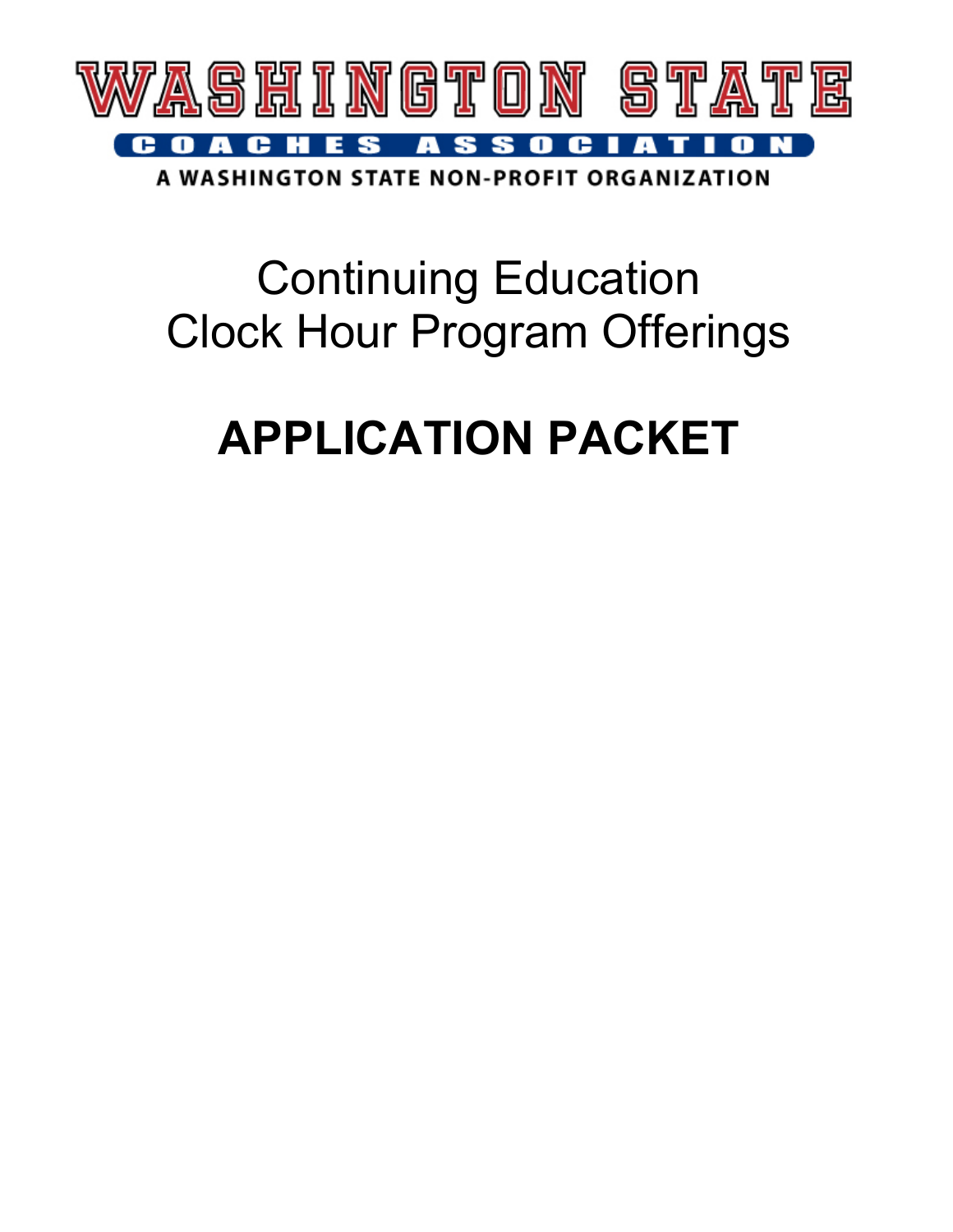### **GENERAL INFORMATION**

#### **PLEASE REVIEW:**

- 1. Clock hour programs may be held over a series of days. Example: A ten clock hour credit course may be 10 one-hour sessions, 5 two-hour sessions, or 4 two and one-half hour sessions, etc.
- 2. Program offerings are to be credited in increments rounded down to the nearest 1/2 hour. Example; A program lasting 3 hours and 45 minutes will receive 3 1/2 clock hour credits. Meal times and breaks will not be included in calculating clock hours.
- 3. Participants registering for clock hour credit must pay a processing fee of \$2.00 per clock hour credit received; minimum fee is \$6.00. Example: The processing fee for three clock hours will be \$6.00. The processing fee for six clock hours will be \$12.00. All monies collected are to be kept by the ISA.
- 4. Each clock hour offering must be evaluated by participants using the WSCA Program Evaluation Form for clock hour offerings.
- 5. Continuation of an approved clock hour offering is contingent upon satisfactory evaluation by program participants.
- 6. Individuals requesting program approval will also be responsible for the registration of participants seeking clock hour credit.
- 7. The WSCA reserves the right to have a representative attend any workshop, class or conference which has received clock hour approval from WSCA. The representative shall attend free of all fees and charges related to all session(s).
- 8. Agencies receiving approval for clock hours that do not either return completed forms or make arrangements to postpone or cancel clock hour courses are subject to summary denial of future applications.
- 9. Proposed programs shall be submitted to Rob Friese by email at [robfriese@gmail.com.](mailto:robfriese@gmail.com) Proposals may also be mailed to P.O. Box 205, Lebam, WA 98554.
- 10. Immediately following the conclusion of the clinic, all required documentation is submitted to Rob Friese. Documentation includes: 1. a roster of names and schools and number of clock hours purchased by each, 2. an agenda providing the names of presenters and a schedule of sessions, 3. a summary of evaluations from those who purchased clock hours (sample forms are included in your packet).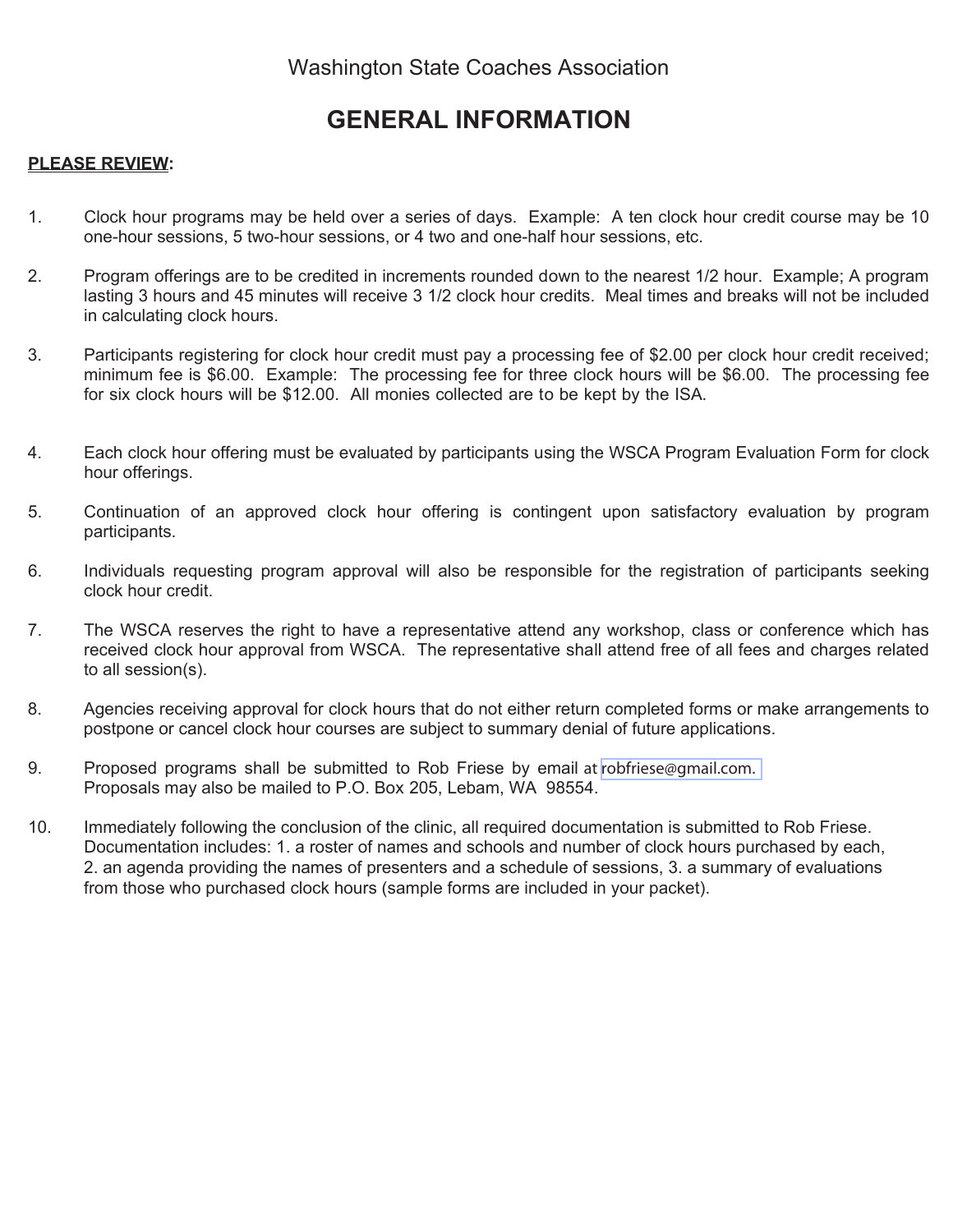## **APPROVAL CRITERIA**

- 1. An approved program offering must:
	- a. Be related to a predetermined need analysis.
	- b. Include measurable objectives that express a clear purpose and are consistent with the time and credit allocated.
	- c. Be appropriate for the continuing professional development of coaches.
- 2. Program offerings must be at least three (3) hours in length.
- 3. Program proposals **must be received by WSCA Executive Board at least 5 calendar days** prior to the board meetings held in August, December, and March.
- 4. The methodology of the program delivery should reflect the elements of effective adult learning:
	- a. Introduction of complex skills gradually progressing to more complex skills.
	- b. The trainer models/demonstrates concept(s) to be learned.
	- c. The trainer provides activities that allow the participant to work and learn from others.
	- d. The trainer facilities small group problem-solving.
	- e. Participants receive observation or feedback on skills performance either formally or informally.
	- f. The trainer suggests ways to follow-up training.
	- g. The materials provided are useful for improving instruction.

#### **APPLICATION CHECK LIST**

The following documents must be submitted for all programs **at least 5 calendar days prior to the executive** 

#### **board meetings held in August, December, and March. (Exceptions may be granted.)**

- 1. **Program Proposal Form.** This form needs to be signed by the Superintendent or designee (e.g., staff development director or curriculum director) when form is originated within a school district.
- 2. **Program Agenda.**
- 3. **A short Bio** for all program presenter(s).

**Upon approval, a Registration Packet will be sent to the originator's email address which will include: Instructions, Class Attendance List, Clock Hour Registration Form, and Program Evaluation sample.**